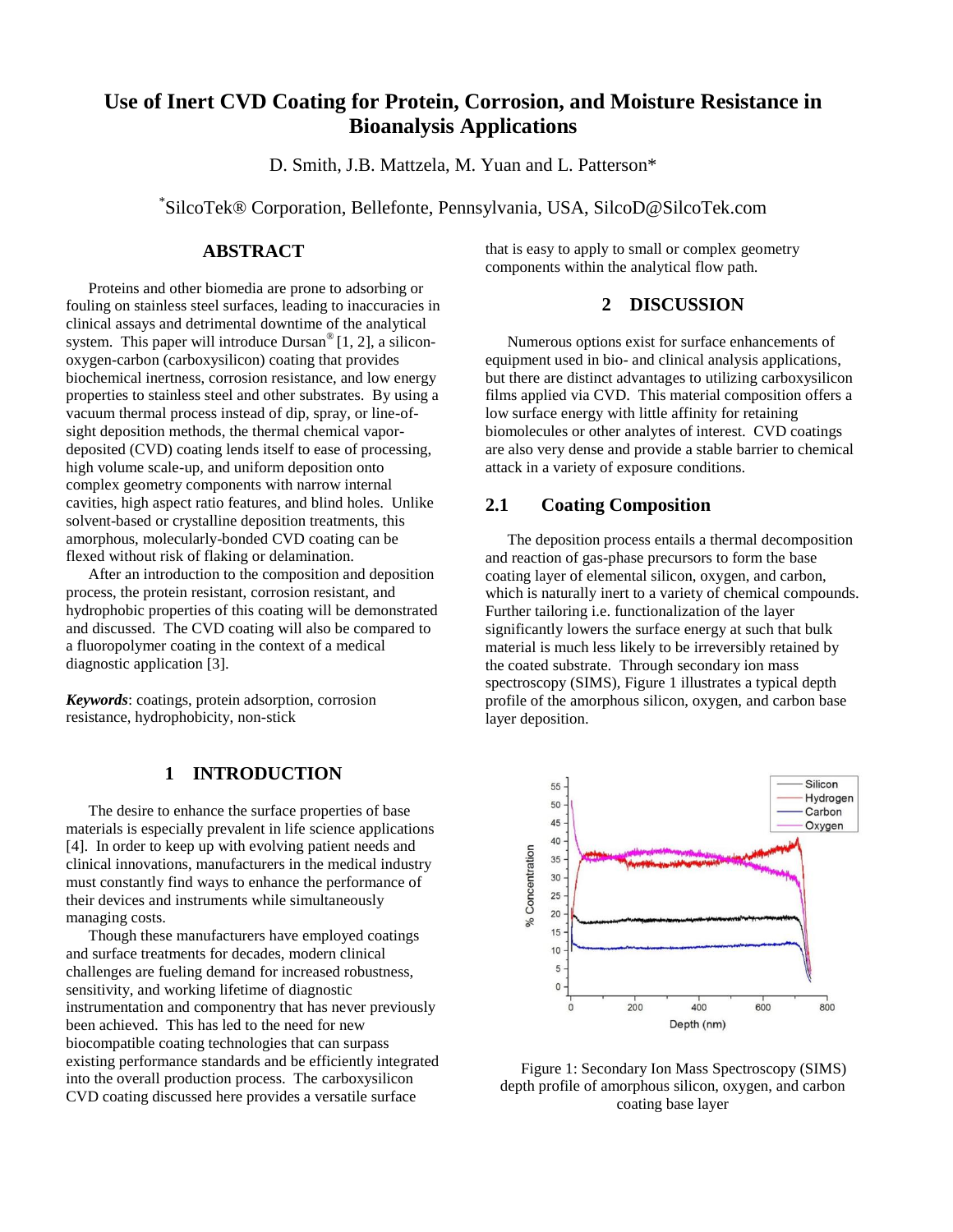Typical deposition thicknesses may range from 200- 1000 nm; the example in Figure 1 has a surface depth of 750 nm. The elemental ratios are relatively consistent throughout the layer at 3:3:1.5:1 for Si:H:O:C. The uniform atomic distribution throughout the layer thickness is noteworthy, indicating a stable, uniform composition of the coating. This base coating deposition is further functionalized by alkyl groups to render the layer chemically inert and hydrophobic.

It is worth comparing the fundamental differences between a chemical vapor-deposited coating comprised of elemental materials and alternatives such as fluoropolymers. A compositional comparison is listed in Table 1.

| Coating           | Composition                |
|-------------------|----------------------------|
| PTFE or PFA       | 100\%                      |
|                   | polytetrafluoroethylene or |
|                   | perfluoroalkoxyacetyl      |
| Parylene          | poly(p-xylylene)           |
| a-Si              | amorphous silicon          |
| a-SiOC-R; R=alkyl | alkyl-functionalized       |
| $(Dursan^@)$      | carboxysilicon             |

Table 1: Common commercial coatings and compositions

## **2.2 Chemical Vapor Deposition (CVD) Process**

Treating components with carboxysilicon-based coatings via thermal CVD processing is a highly scalable and reproducible process. Parts that receive CVD coating treatment are often made from stainless steel, but the process is compatible with several other substrates, including aluminum alloys, titanium, exotic or "super" alloys, glass, ceramics, and other high temperature materials.

Components are placed into a vacuum chamber which is connected to a gas source. The vacuum chamber is then placed inside a large oven. After vacuum is pulled, deposition gas begins to flood the entirety of the chamber, penetrating all accessible pathways, cavities, and holes, and depositing a base layer homogeneously across all surfaces of the parts inside. This process takes a number of hours and reaches temperatures as high as 450° C.

Aside from the non-line-of-sight advantages to CVD processing, the deposition creates a surface coating that is molecularly bound to the substrate. Unlike fluoropolymers such as PTFE or PFA, the coating can be bent or flexed and can withstand moderate mechanical agitations without risk of delamination. This is a critical feature to many medical applications, especially for in-vivo devices.

## **3 EXPERIMENTAL**

The performance of the alkyl-functionalized carboxysilicon coating deposition confirms a low energy surface with a high water (avg. 90°) contact angle on smooth 304 stainless steel coupons (contact angles increase on rougher surfaces). Additionally, the coating displays a significantly lower corrosion rate in 15% NaClO (bleach) at room temperature than uncoated 316L stainless steel. The coating's tendency to irreversibly adsorb protein-containing media is proven to be lower than that of bare stainless steel, and more robust than AF1600, an amorphous fluoropolymer, as shown below.

### **3.1 Hydrophobicity**

Static contact angle measurements were made on a Rame-Hart model 200 goniometer with DROPImage software. Deionized water with a purity of ca. 10 MOhm was used. "Smooth" stainless steel surfaces are mirrorpolished whereas "rough" stainless steel surfaces have a brushed finish with ca. 125 Ra.

#### **3.2 Corrosion Resistance**

#### 3.2.1. Salt Water Immersion (EIS Monitoring)

Room temperature salt water immersion test was performed by immersing Dursan-coated 304 stainless steel flat coupons in 5% NaCl static solution, and monitoring the Electrochemical Impedance Spectroscopy (EIS) response of the coupons over time. A Gamry paint test cell, consisting of a saturated calomel reference electrode, a graphite rod counter electrode, and a working electrode made of the investigated specimen, was used to obtain the EIS data. The measurements were performed using Gamry potentiostatic system 300 series G.

#### 3.2.2. HCl Immersion  $(ASTM G31-12a)^5$

Hydrochloric acid immersion was performed at room temperature in 6M HCl (18-20%) for 24 hours, as well as at 50°C for 7 hours. At the end of each exposure, both uncoated and coated 316L stainless steel coupons were taken out of the solutions, rinsed and sonicated in DI water to remove any corrosion products, then dried and weighed to obtain the mass loss by comparing to the values measured before the exposure, and corrosion rate (mils per year) was calculated from the mass loss.

## **3.3 Resistance to Protein Adsorption<sup>6</sup>**

The anti-biofouling properties of a chemical vapor deposited alkyl-functionalized carboxysilicon coating (Dursan) were compared to that of an amorphous fluoropolymer (AF1600) coating and stainless steel by studying non-specific adsorption of various proteins onto the coating surfaces using quartz crystal microbalance with dissipation monitoring (QCM-D). A wash solution with nonionic surfactant, polyoxyethyleneglycol dodecyl ether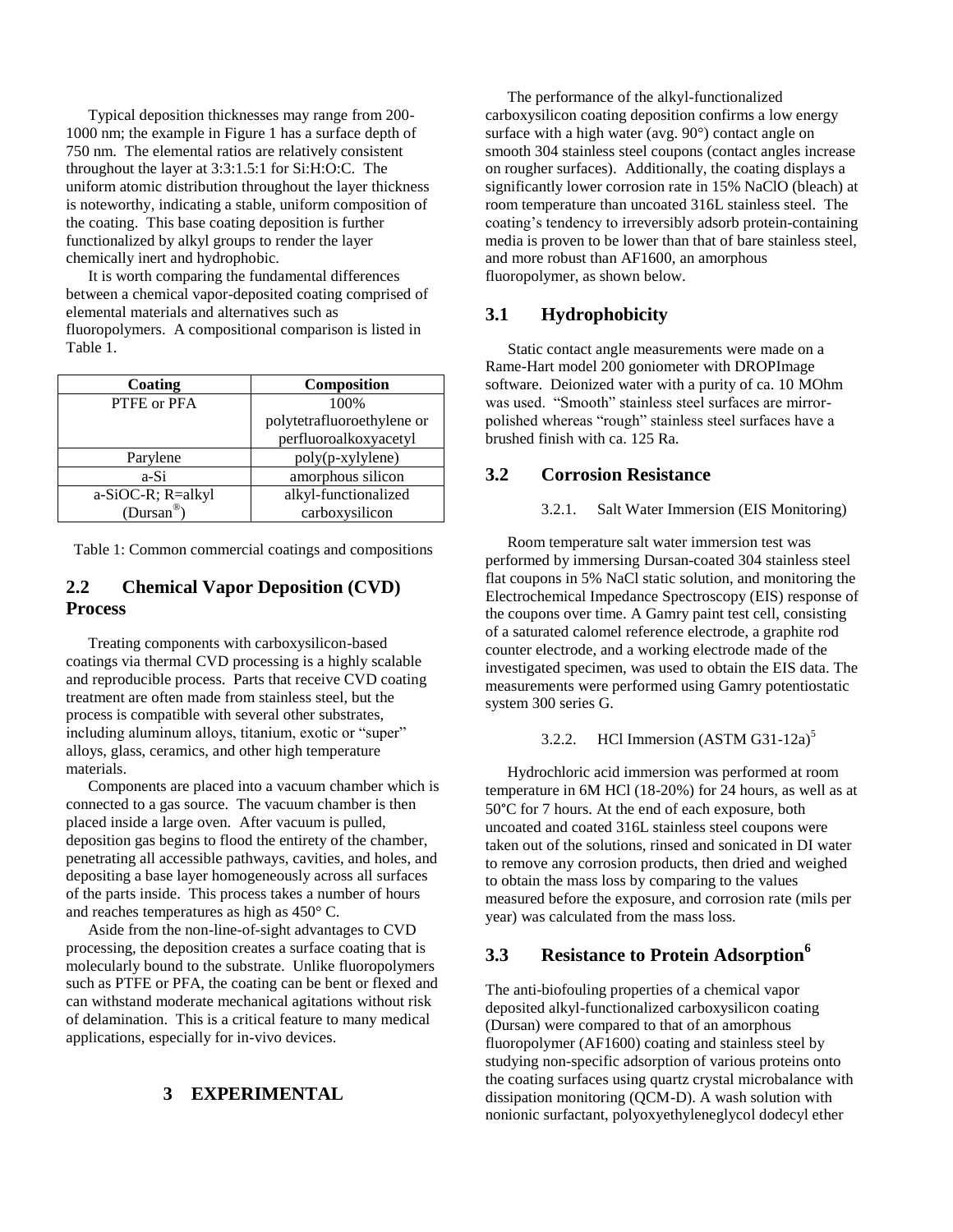(or Brij 35), facilitated 100% removal of residual bovine serum albumin (BSA), mouse immunoglobulin G (IgG), and normal human plasma proteins from the Dursan surface, whereas these proteins remained adsorbed on the bare stainless steel surface.

QCM-D Protein solutions were flowed (0.150 mL/min) over sensors maintained at 25±0.1°C using a peristaltic pump (Ismatec IPC-N4) attached to the Q-Sense E4 unit. Changes in frequency (f) and dissipation (D) at the 3rd, 5th, 7th and 9th overtones of the base resonance of Quartz crystal (5 MHz) were monitored over time

#### **4 RESULTS**

## **4.1 Hydrophobicity**

Dursan-coated stainless steel surfaces that are smooth may have water contact angles averaging around 90°. Note, however, that a rougher surface with the same surface chemistry can increase the water contact angle to 121° (Figure 2). Comparatively, typical water contact angles for fluoropolymer-coated surfaces are approximately 115°.



 Figure 2. Water contact angle on Dursan-coated surface of varying roughness

### **4.2 Corrosion Resistance<sup>7</sup>**

#### 4.2.1. Salt Water Immersion (EIS)

304 flat stainless steel coupons coated with Dursan were exposed to 5% static NaCl solution at room temperature in an EIS cell, and the EIS response was measured periodically to monitor the sample's integrity over time. Figure 3 represents the EIS response of a Dursan-coated coupon over the period of 8 months, showing excellent stability and minimal change of the spectra over time. The result indicates that the coating is very effective at preventing salt solution from penetrating through the barrier coating to interact with the metallic substrate, which would initiate corrosion reactions under the coating and lead to degradation of the system's corrosion resistance.



Figure 3. EIS (Electrochemical Impedance Spectroscopy) measurement of Dursan in 5% NaCl solution over 247 days

#### 4.2.2. HCl Immersion

The corrosion resistance of Dursan-coated stainless steel was evaluated and compared to the uncoated control in 6M hydrochloric acidat room temperature. Figure 4 shows the photographic difference between a bare 316L stainless steel coupon and a Dursan-coated sister coupon, after 24 hours of room temperature immersion in 6M HCl. The average corrosion rates in mils per year (mpy) were shown in the same figure, indicating that the coated sample offers an improvement factor of over 170x under this test condition.



Figure 4. Uncoated and Dursan-coated 316L stainless steel exposed to 6M HCl at room temperature

### **4.3 Resistance to Protein Adsorption<sup>6</sup>**

Using the surface of a quartz crystal microbalance (with dissipation; QCM-D) sensor provides a sensitive method for measuring the degree of molecular adsorption to the sensor face. The sensor is typically fabricated out of stainless steel. Since the QCM-D sensor varies in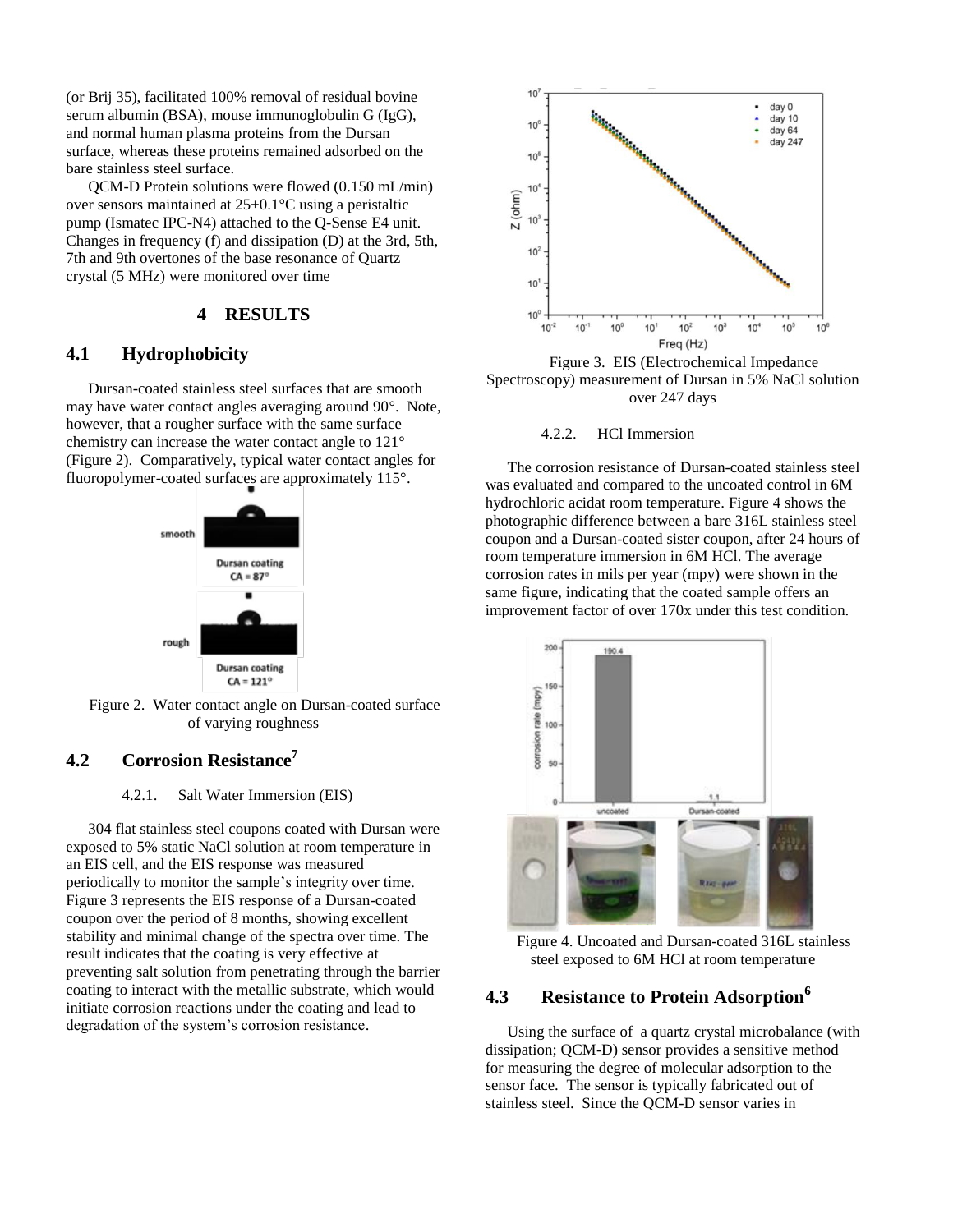vibrational frequency as molecules pass by it (or bind to it), this system can detect not only the presence of a reagent, but also its absence and any intermediate changes in concentration.



Figure 5. QCM-D results comparing Dursan-coated and bare stainless steel sensors.<sup>6</sup>

Figure 5 illustrates the introduction of mouse immunoglobulins (Mouse IgG) across a stainless steel QCM-D sensor that was coated with Dursan. Both upper traces in the figure show a downward deflection (i.e. lower vibration frequency) from interaction with the Mouse IgG. Then at 30 minutes, a wash buffer (WB1) was introduced. As the Mouse IgG readily rinsed away from the Dursantreated sensor, the detector frequency returned to its "zero" state.

When using an untreated stainless steel sensor, the WB1 rinsing protocol was not effective at removing the Mouse IgG, and therefore a frequency deflection persists, signifying an irreversible adsorption to the stainless steel.

A PTFE-coated (AF-1600) sensor was also evaluated. This sensor showed similar beneficial biofouling performance in comparison to the Dursan-coated sensor. However, when the AF-1600 sensor was cleaned via solvent sonication, there was visible damage to that coating, whereas there was no visible damage to the Dursan-coated sensor (Figure 6).



Figure 6. Optical micrographs illustrating before and after effects of solvent sonication of Dursan- and AF1600 coated OCM-D sensors<sup>6</sup>

As a result of the damage to the AF1600-coated sensor from standard sonication cleaning, the resulting tests with normal human plasma (NHP) indicate an increase in biofouling character (Figure 7). The Dursan-coated sensor after sonication cleaning did not show any change in antibiofouling character, signifying a significant advantage in robustness of Dursan over the AF1600 surface.



Figure 7: QCM-D results comparing Dursan- and AF1600-coated sensors before and after sonication cleaning<sup>6</sup>

### **5 CONCLUSIONS**

Today, coatings and other surface treatments are wellaccpeted means of improving the properties of stainless steel and other materials used in bioanalytical and clinical laboratory applications. While basic substrate selection may suffice in some instances, the demand for materials with a low surface energy – specifically with a low affinity for adsorbing proteins and other bio-molecules - is growing in importance as companies strive to produce analytical sampling systems and instruments that can perform accurate assays without corrosion, retention, and carryover issues.

Many solutions exist for coatings in bioanalytical applications, but depositing alkyl-functionalized carboxysilicon coatings onto instrument componentry via chemical vapor deposition (CVD) combines advanced processing capabilities with high performance surface characteristics. The CVD process is highly robust, reproducible and scalable based on commercial requirements from medical device and clinical instrument manufacturers.

#### **REFERENCES**

[1] D.A. Smith, J.B. Mattzela, P.H. Silvis, G.A. Barone,